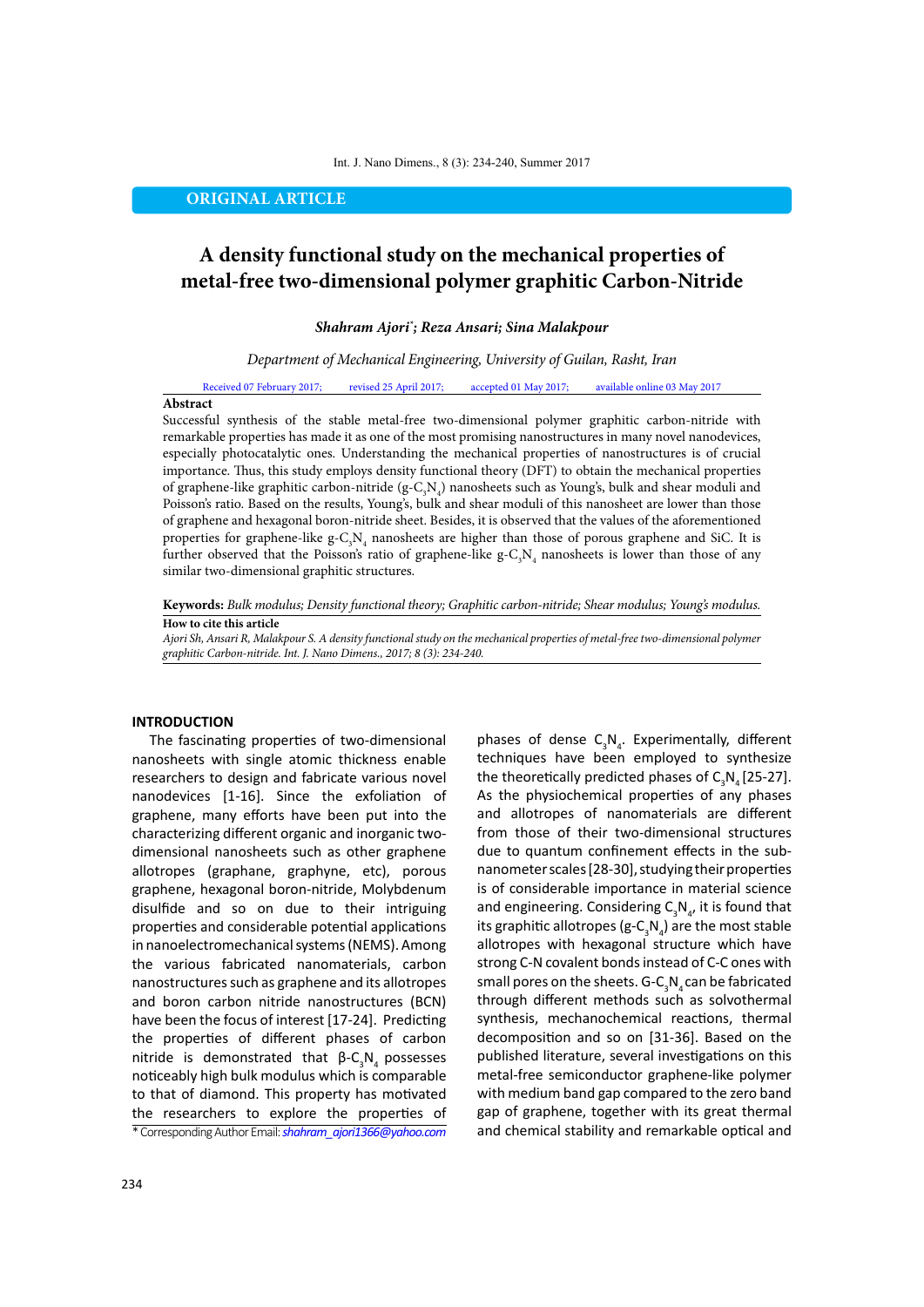photoelectrochemical properties [37, 38] make it the most suitable material with considerably promising applications such as catalysts [39-41], lithium ion storages [42], optoelectronics [43-44], bioimaging and biomedical applications [45].

Determination the mechanical properties of nanostructures are of high importance. To the best of the author's knowledge, the mechanical properties of  $g$ -C<sub>3</sub>N<sub>4</sub> nanosheets have not been investigated so far. Motivated by this issue, this study is performed to investigate the mechanical properties such as Young's, bulk and shear moduli and Poisson's ratio of g-C<sub>3</sub>N<sub>4</sub> nanosheets employing density functional calculations (DFT).

# **EXPERIMENTAL**

To perform DFT calculations, the Quantum-Espresso code [46] with the exchange correlation of Perdew-Burke-Ernzerhof (PBE) throgh GGA frameworks [47-48] is employed. Moreover, Brillouin zone integration is taken with a Monkhorst-Pack [49] k-point mesh of  $12 \times 12 \times$ 1 and the value of cut-off energy for plane wave expansion is chosen to be 80 Ry. As the results are

not sensitive to unit cell dimension, the smallest hexagonal unit cell is selected and appropriate loading conditions are applied and the strain energies are stored. Finally, using the second derivative of strain energy with respect to the applied strain [50-51], the elastic constants such as Young's, bulk and shear moduli are computed. Poisson's ratio is also calculated. Note that the equations corresponding to the calculation of the elastic constants are described in the following sections.

## **RESULTS AND DISCUSSION**

In order to achieve a better understanding of graphene-like  $g - C_3 N_4$  nanosheets, Fig. 1 is presented. This figure demonstrates the hexagonal unit cell and the values of lattice constants, i.e. and which indicate the first and second lattice constants after structural optimization process, respectively. As shown, the unit cell has three carbon atoms and four nitrogen atoms which are indicated by gray and blue colors, respectively. The optimized structure is imposed by appropriate loadings.

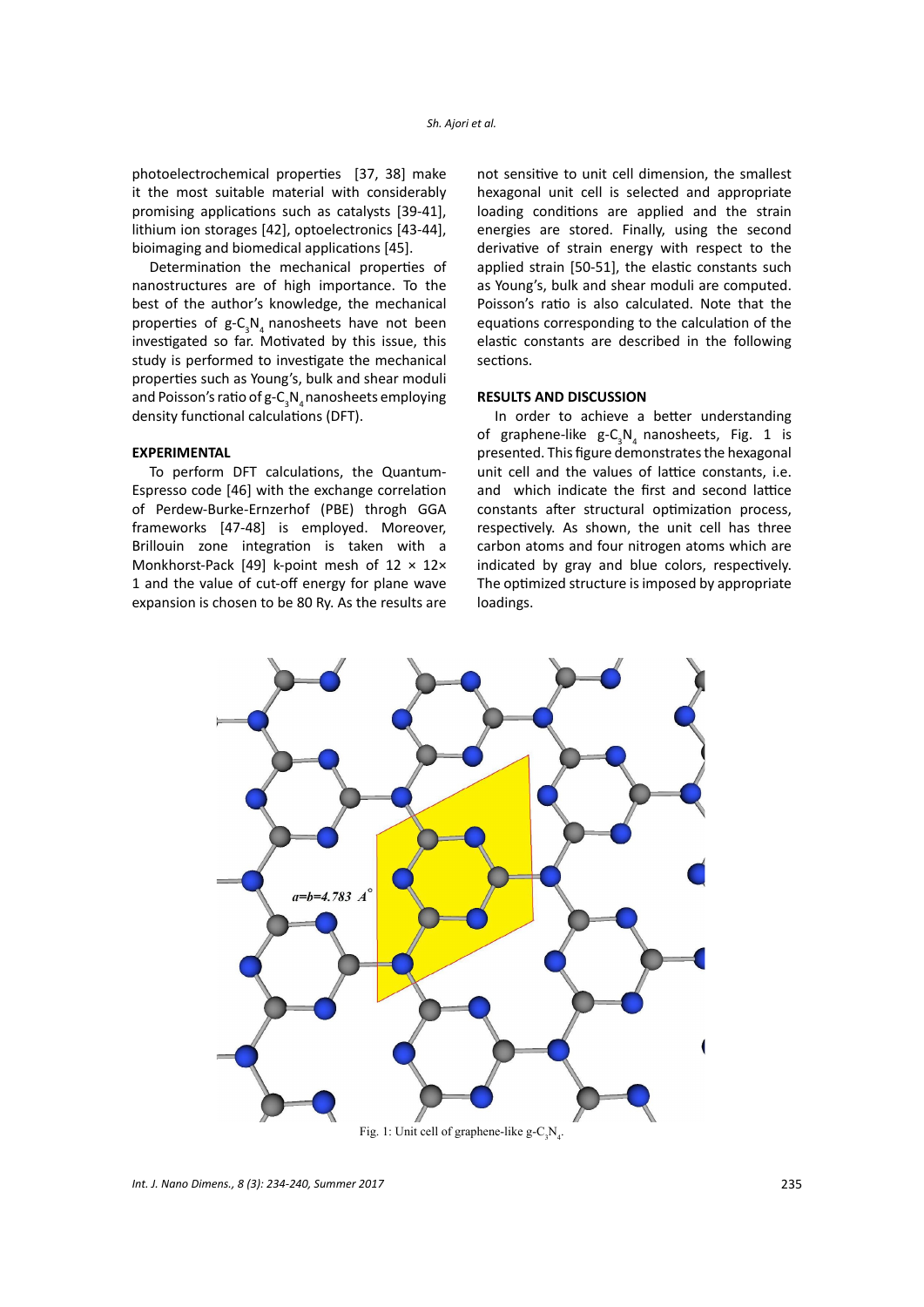#### *Young's modulus and Poisson's ratio*

In order to compute Young's modulus, the uniaxial strains in the harmonic elastic range, *i.e.* -2% to 2%, are applied to the unit cell as illustrated in Fig. 2 and the strain energies related to the applied strains are computed.

By fitting a polynomial of second degree to data sets, Young's modulus is calculated through performing the second derivative of strain energy with respect to the applied strain according to Eq. (1).

$$
Y_s = (1/A_0) \times (\partial^2 E_s / \partial \varepsilon^2)
$$
 (1)

show that Young's modulus of graphene-like [13] and hexagonal boron-nitride [13] nanosheets, in which  $A_{\sigma}$ ,  $E_{s}$  and  $\varepsilon$  indicate the equilibrium optimized area of hexagonal unit cell, strain energy and axial strain, respectively. The calculations g-C<sup>3</sup> N4 nanosheets is around 238.5 *Pa.m* which is almost 29% and 11% lower than those of graphene

respectively. Additionally, it is found that the stiffness of graphene-like  $g-\mathrm{C}_{3}\mathrm{N}_{4}$  nanosheets is around 1.9 and 1.4 times higher than those of porous graphene (PG) [16] and SiC [13-15] nanosheets. To make a qualitative comparison, Fig. 3 is illustrated.

Considering the Poisson's ratio, which can be computed by the ratio of the transverse strain to the axial one, i.e. *Δa/a* and *Δb/b* for axial and transverse strains, respectively, the value of Poisson's ratio is obtained around 0.12 which is approximately 25%, 43% and 58% lower than those of graphene [13], hexagonal boron-nitride [13] and SiC [13, 15], respectively. Moreover, Fig. 4 is presented to make a graphical comparison between different values of Poisson's ratio. *Bulk modulus*

To obtain the bulk modulus, biaxial strain is imposed in the harmonic elastic range as presented in Fig. 5. The bulk modulus can be also



Fig. 2: Schematic representation of imposing uniaxial strain.





Fig. 3: Comparing Young's modulus of graphene-like  $g - C_3 N_4$ with those of other graphitic two-dimensional nanosheets.

Fig. 4: Comparing Poisson's ratio of graphene-like  $g - C_3 N_4$ s. with those of other graphitic two-dimensional nanosheets.

*Int. J. Nano Dimens., 8 (3): 234-240, Summer 2017*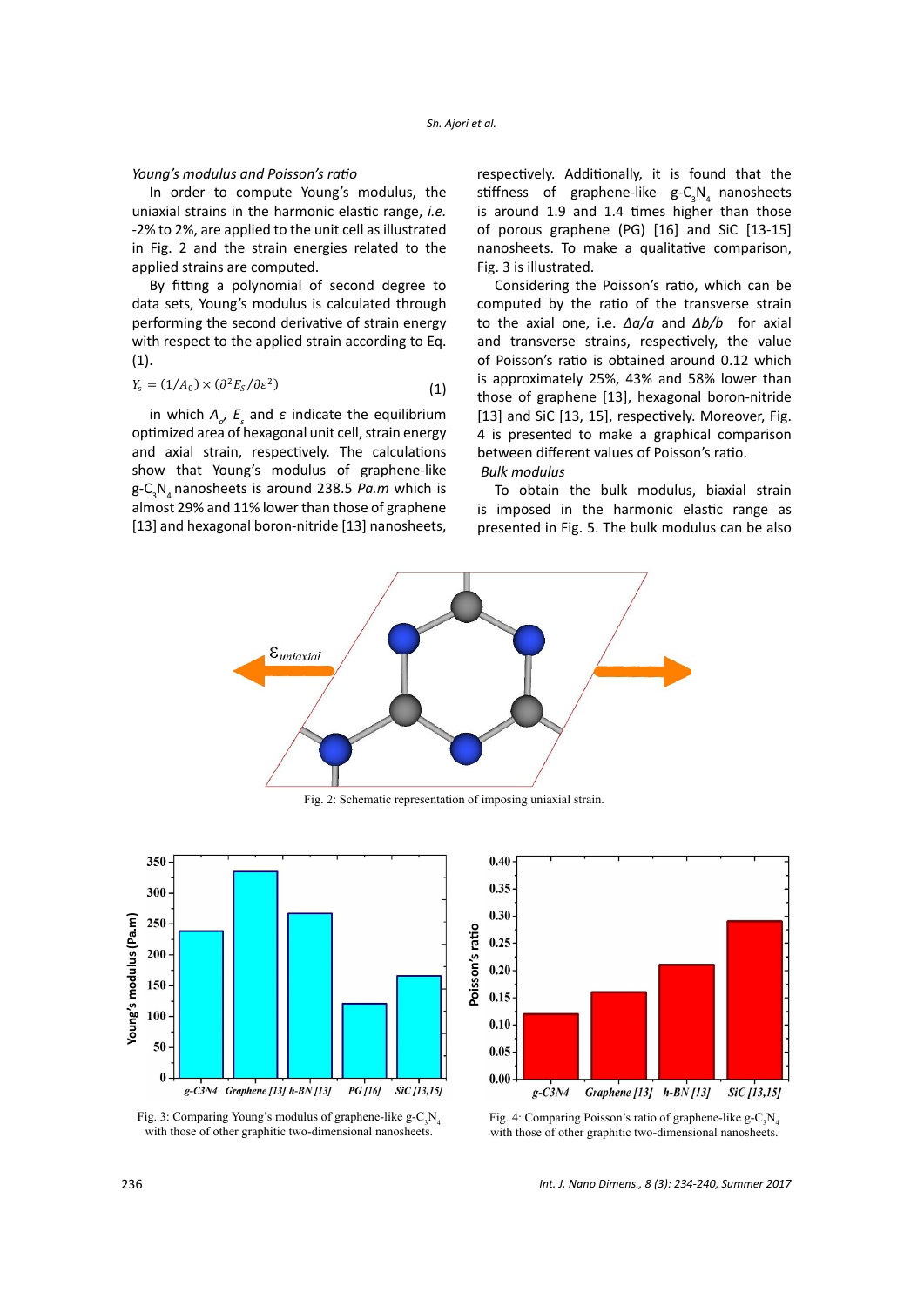#### *Sh. Ajori et al.*   $\alpha$

obtained by fitting a polynomial of second degree to data sets and performing the second derivative of strain energy with respect to the area [12] as follows

$$
B = A \times (\partial^2 E_s / \partial A^2)
$$
 (2)

of graphene-like  $g-C_3N_4$  nanosheets is around 122.6  $P_a$ . The mass  $C_3$   $C_4$  manufacture is about  $T_{\text{max}}$ . where A shows the area of unitcell during deformation. It is observed that the bulk modulus of graphene [12] and hexagonal boron-nitride nanosheets [12], respectively. Such a discrepancy is shown in Fig. 5.

### *Shear modulus*

Shear modulus of two-dimensional nanosheets can be obtained by imposing shear strain according to Fig. 6. Furthermore, a similar process related to Young's modulus is utilized to compute the shear modulus [5] by Eq. (3).

$$
B = \frac{1}{A_0} \times \left( \frac{\partial^2 E_S}{\partial \gamma_{xy}^2} \right) \tag{3}
$$

in which *γxy* presents the shear strain. Based on the results, the shear modulus of graphenelike g- $C_{34}$  nanosheets is calculated around 121.93 Pa.m. According to the published literature, different values for the shear modulus have been reported varying from ~121 [11] to ~138 Pa.m [10]. Comparing the results shows that the shear modulus of graphene-like g- $C_{3}N_{4}$  nanosheets is close to that of graphene in comparison with other elastic constants. The highest percentage of discrepancy between the existing data is around 11.5%. It is also found that the shear modulus of graphene-like g- $C_{3}N_{4}$ nanosheets is 26% lower than that of hexagonal boron-nitride [14]. Finally, Figs. 7 and 8 is illustrated to make a comparison between the values of shear modulus reported in the literature.



Fig. 5: Schematic representation of imposing biaxial strain.



Fig. 6: Comparing the bulk modulus of graphene-like  $g$ -C<sub>3</sub>N<sub>4</sub>with those of other graphitic two-dimensional nanosheets.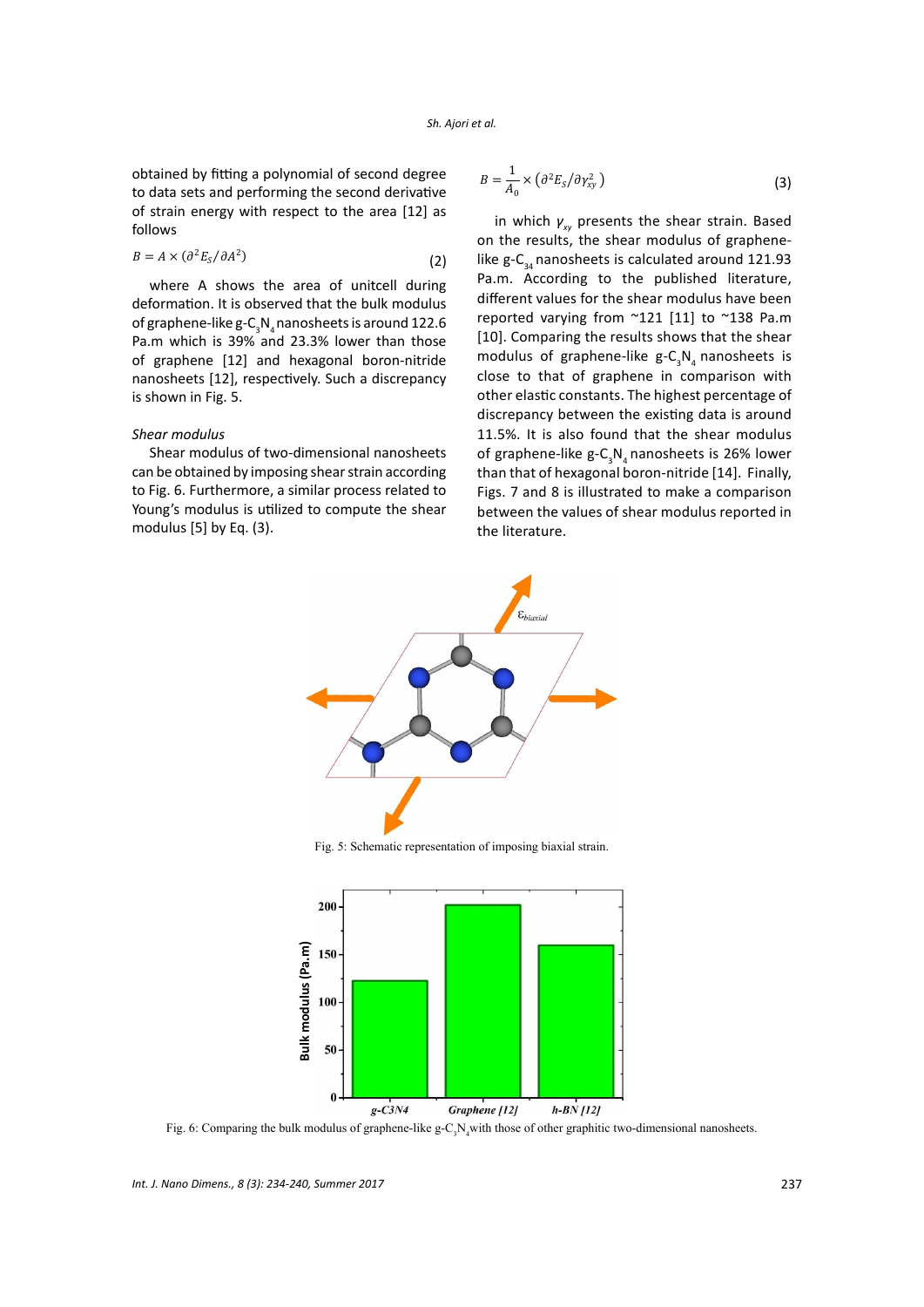



Fig. 7: Schematic representation of imposing shear strain.



 $g-C3N4$ Graphene [11] Graphene [10] h-BN [14]

Fig. 8: Comparing the shear modulus of graphene-like  $g-C<sub>3</sub>N<sub>4</sub>$  with those of other graphitic two-dimensional nanosheets.

# **CONCLUSION**

compared to those of other two-dimensional Based on the DFT calculations, Young's, bulk and shear moduli and Poisson's ratio of graphene-like g-C<sub>3</sub>N<sub>4</sub> nanosheet, a metal-free two-dimensional polymer graphitic carbon-nitride, were investigated. The obtained results demonstrated that this structure possesses lower Young's, bulk and shear moduli compared to graphene and hexagonal boron-nitride. On the contrary, it was found that the values of the aforementioned constants for graphene-like  $g - C_3 N_4$  nanosheets are higher than those of porous graphene and SiC nanosheets. Considering the Poisson's ratio, it was further observed that graphene-like g-C<sub>3</sub>N<sub>4</sub> nanosheets have smaller Poisson's ratios graphitic nanosheets.

# **CONFLICT OF INTEREST**

The authors declare that there is no conflict of interests regarding the publication of this manuscript.

## **REFERENCES**

- [1]. Novoselov K. S., Geim A. K., Morozov S. V., Jiang D., Zhang Y., Dubonos S. V., Firsov A. A., (2004), Electric field effect in atomically thin carbon films. *Science.* 306: 666-669.
- [2]. Simchi H., Esmaeilzadeh M., Mazidabadi H., (2013), The electronic transport properties of porous zigzag graphene clusters. *Physica E: Low-Dimens. Systems and Nanostruc.* 54: 220-225.
- [3]. Ansari R., Ajori S., Motevalli B., (2012), Mechanical properties of defective single-layered graphene sheets via molecular dynamics simulation. *Superlat. Microstruc.* 51: 274-289.
- [4]. Ansari R., Motevalli B., Montazeri A., Ajori S., (2011), Fracture analysis of monolayer graphene sheets with double vacancy defects via MD simulation. *Solid State Communications.* 151: 1141-1146.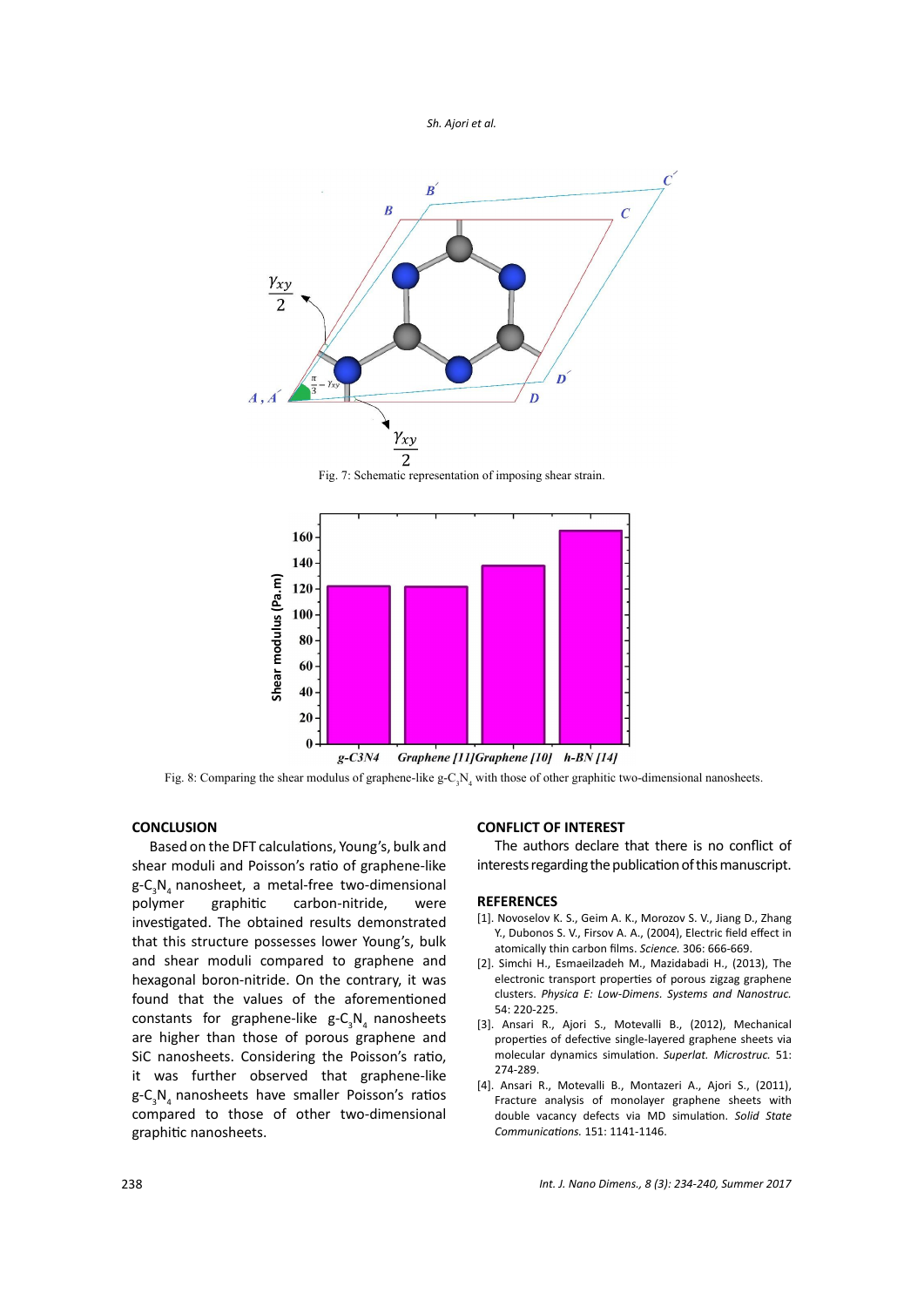#### *Sh. Ajori et al.*

- [5]. Ansari R., Malakpour S., Faghihnasiri M., Ajori S., (2013), Characterization of the mechanical properties of monolayer molybdenum disulfide nanosheets using first principles. *J. Nanotechnol. Engineer. Medicine.* 4: 034501-034507.
- [6]. Splendiani A., Sun L., Zhang Y., Li T., Kim J., Chim C. Y., Wang F., (2010), Emerging photoluminescence in monolayer MoS<sup>2</sup> . *Nano Letters.* 10: 1271-1275.
- [7]. Ansari R., Ajori S. Malakpour S., (2016), Characterization of elastic properties of porous graphene using an Ab Initio Study. *J. Ultrafine Grained Nanostruct. Mater.* 49: 97-102.
- [8]. Ouyang T., Chen Y., Xie Y., Yang K., Bao Z., Zhong J., (2010), Thermal transport in hexagonal boron nitride nanoribbons. *Nanotechnol.* 21: 245701-245708.
- [9]. Ajori S., Ansari R., (2014), Torsional buckling behavior of boron-nitride nanotubes using molecular dynamics simulations. *Current Appl. Phys.* 14: 1072-1077.
- [10]. Min K., Aluru N. R., (2011), Mechanical properties of graphene under shear deformation. *Appl. Phys. Lett.* 98: 013113-013117.
- [11]. Ansari R., Ajori S., Malakpour S., (2016), Prediction of structural and mechanical properties of atom-decorated porous graphene via density functional calculations. *The Europ. Phys. J. Appl. Phys*. 74: 10401-10406.
- [12]. Nag A., Raidongia K., Hembram K. P., Datta R., Waghmare U. V., Rao C. N. R., (2010), Graphene analogues of BN: Novel synthesis and properties. *ACS Nano.* 4: 1539-1544.
- [13]. Topsakal M., Cahangirov S., Ciraci S., (2010). The response of mechanical and electronic properties of graphane to the elastic strain. *Appl. Phys. Lett.* 96: 091912-091918.
- [14]. Verma V., Jindal V. K., Dharamvir K., (2007), Elastic moduli of a boron nitride nanotube. *Nanotechnol*. 18: 435711- 435718.
- [15]. Bekaroglu E., Topsakal M., Cahangirov S., Ciraci S., (2010), First-principles study of defects and adatoms in silicon carbide honeycomb structures. *Physic. Rev. B.* 81: 075433- 075439.
- [16]. Jungthawan S., Reunchan P., Limpijumnong S., (2013), Theoretical study of strained porous graphene structures and their gas separation properties. *Carbon.* 54: 359-364.
- [17]. Civalek O., Akgöz B. (2013), Vibration analysis of microscaled sector shaped graphene surrounded by an elastic matrix. *Comp. Mater. Sci.* 77: 295-303.
- [18]. Zhao S., Xue J., (2013), Mechanical properties of hybrid graphene and hexagonal boron nitride sheets as revealed by molecular dynamic simulations. *J. Phys. D: Appl. Phys.* 46: 135303-135309.
- [19]. Akgöz B., Civalek O., (2015), A microstructure-dependent sinusoidal plate model based on the strain gradient elasticity theory. *Acta Mechanica.* 226: 2277-2294.
- [20]. Mercan K, Civalek O., (2016), DSC method for buckling analysis of boron nitride nanotube (BNNT) surrounded by an elastic matrix. *Compos. Struc*. 143: 300-309.
- [21]. Lee C. G, Wei X. D., Kysar J. W., Hone J., (2008), Measurement of the elastic properties and intrinsic strength of monolayer graphene. *Science*. 321: 385–388.
- [22]. Zhi C. Y., Bando Y., Tang C. C., Huang Q., Golberg D., (2008), Boron nitride nanotubes: Functionalization and composites. *J. Mater. Chem.* 18: 3900-3908.
- [23]. Radisavljevic B., Radenovic A., Brivio J., Giacometti I. V., Kis A., (2011), Single-layer MoS<sub>2</sub> transistors. Nature *Nanotechnol.* 6: 147-150.
- [24]. Mak K. F., Lee C., Hone J., Shaz J., Heinz T. F., (2010), Atomically thin MoS<sub>2</sub>: A new direct-gap semiconductor.

*Phys. Rev. Lett.* 105: 136805-136809.

- [25]. Reunchan P., Jhi S. H., (2011), Metal-dispersed porous graphene for hydrogen storage. *Appl. Phys. Let.* 98: 093103- 093109.
- [26]. Premkumar T., Geckeler K. E. (2012), Graphene–DNA hybrid materials: Assembly, applications, and prospects. *Progress in Polym. Sci.* 37: 515-529.
- [27]. Li X., Wang H., Robinson J. T., Sanchez H., Diankov G., Dai H., (2009), Simultaneous nitrogen doping and reduction of graphene oxide. *J. Am. Chem. Soc.* 131: 15939-15944.
- [28]. Li X., Cai W., An J., Kim S., Nah J., Yang D., Banerjee S. K., (2009), Large-area synthesis of high-quality and uniform graphene films on copper foils. *Science.* 324: 1312-1314.
- [29]. Zhang Y., Tang T. T., Girit C., Hao Z., Martin M. C., Zettl A., Wang F., (2009), Direct observation of a widely tunable bandgap in bilayer graphene. *Nature.* 459: 820-823.
- [30]. Kroke E., Schwarz M., (2004), Novel group 14 nitrides. *Coordinat. Chem. Rev.* 248: 493-532.
- [31]. Goglio G., Foy D., Demazeau G., (2008), State of art and recent trends in bulk carbon nitrides synthesis. *Mater. Sci. Eng: Reports.* 58: 195-227.
- [32]. Horvath-Bordon E., Riedel R., Zerr A., McMillan P. F., Auffermann G., Prots Y., Kroll P., (2006), High-pressure chemistry of nitride-based materials. *Chem. Soc. Rev.* 35: 987-1014.
- [33]. Omomo Y., Sasaki T., Wang L., Watanabe M., (2003), Redoxable nanosheet crystallites of  $MnO<sub>2</sub>$  derived via delamination of a layered manganese oxide. *J. Am. Chem. Soc.* 125: 3568-3575.
- [34]. Ithurria S., Tessier M. D., Mahler B., Lobo R. P. S M., Dubertret B., Efros A. L., (2011), Colloidal nanoplatelets with two-dimensional electronic structure. *Nature Mater.* 10: 936-941.
- [35]. Geim A. K., Novoselov K. S., (2007), The rise of graphene. *Nature Mater.* 6: 183-191.
- [36]. Li C., Yang X., Yang B., Yan Y., Qian Y., (2007), Synthesis and characterization of nitrogen-rich graphitic carbon nitride. *Mater. Chem. Phys.* 103: 427-432.
- [37]. Bojdys M. J., Müller J. O., Antonietti M., Thomas A., (2008), Ionothermal synthesis of crystalline, condensed, graphitic carbon nitride. *Chem: A. Europ. J.* 14: 8177-8182.
- [38]. Zhen-Yi F., Yu-Xian L., (2003), Effective route to graphitic carbon nitride from ball-milled amorphous carbon in NH atmosphere under annealing. *Chinese Phys. Let.* 20: 1554- 1561.
- [39]. Zhao H., Chen X., Jia C., Zhou T., Qu X., Jian J., Zhou T., (2005), A facile mechanochemical way to prepare gC  $_3$  N  $_4$ . *Mater. Sci. Engineer: B.* 122: 90-93.
- [40]. Goglio G., Foy D., Pechev S., Majimel J., Demazeau G., Guignot N., Andrault D., (2009), Evidence for a lowcompressibility carbon nitride polymorph elaborated at ambient pressure and mild temperature. *Diam. Related Mater.* 18: 627-631.
- [41]. Jürgens B., Irran E., Senker J., Kroll P., Müller H., Schnick W., (2003). Melem (2, 5, 8-Triamino-tri-s-triazine), an important intermediate during condensation of melamine rings to graphitic carbon nitride: Synthesis, structure determination by X-ray powder diffractometry, solid-state NMR and theoretical studies. *J. Am. Chem. Soc.* 125: 10288- 10300.
- [42]. Wang X., Maeda K., Thomas A., Takanabe K., Xin G., Carlsson J. M., Antonietti M., (2009), A metal-free polymeric photocatalyst for hydrogen production from water under